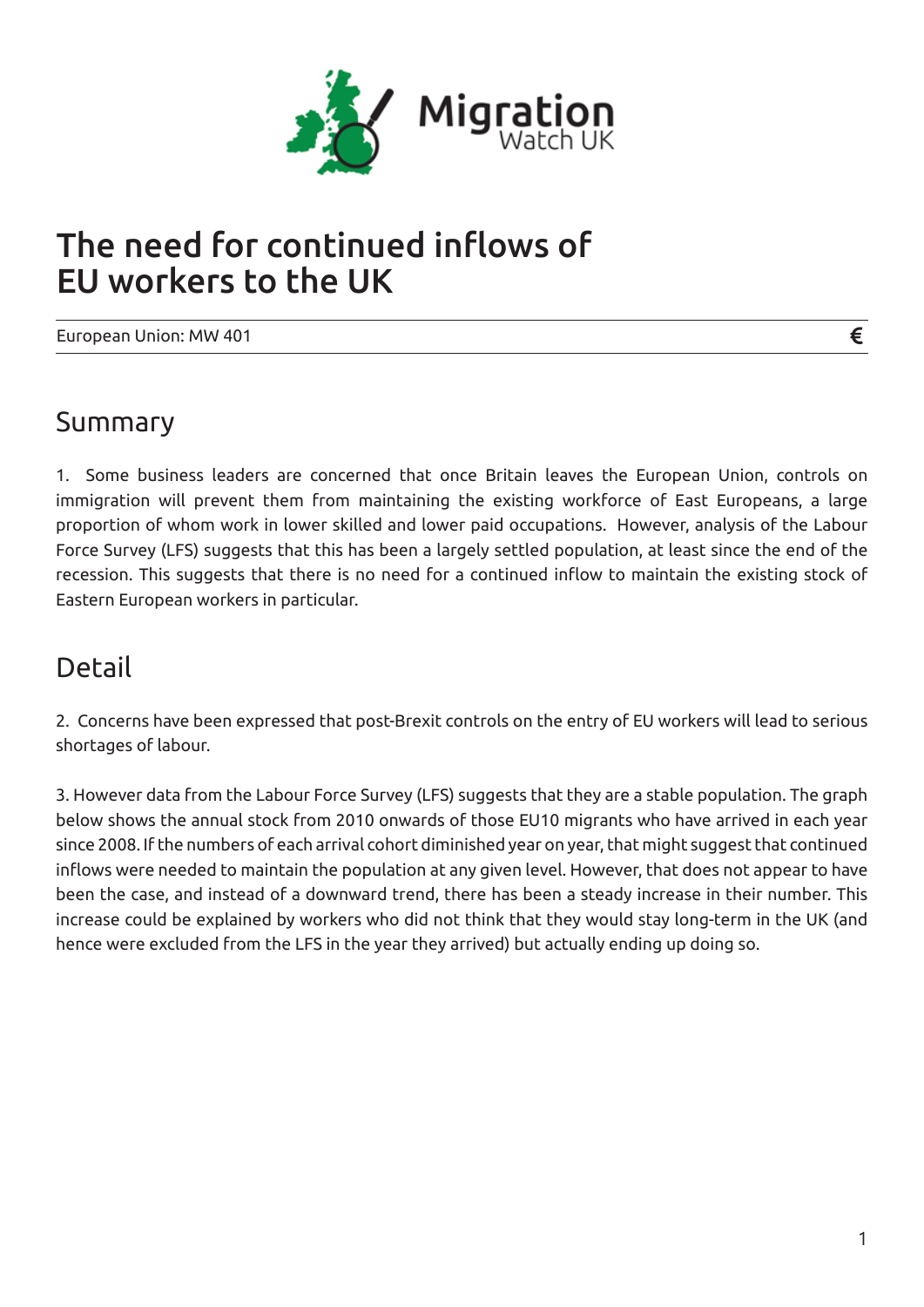

Figure 1. The stock of EU10 migrants in the UK, 2010-2016, by year of first arrival, 2008-2014.

4. On the assumption that EU citizens who are here before the UK leaves the European Union will have their rights preserved, this analysis suggests that there will not be a need for any significant continuing inflow to sustain the *existing* East European work force as it appears that previous arrivals have not in fact tended to leave the UK such as to need continual replenishment.

## Comparison with the EU14 and Non-EU populations in the UK

5. A slightly different pattern can be observed in the LFS in respect of the EU14 who have arrived since 2008, but again the overall picture is not one of a diminishing stock of previous cohorts, particularly amongst those who arrived since 2010. See figure 2 below.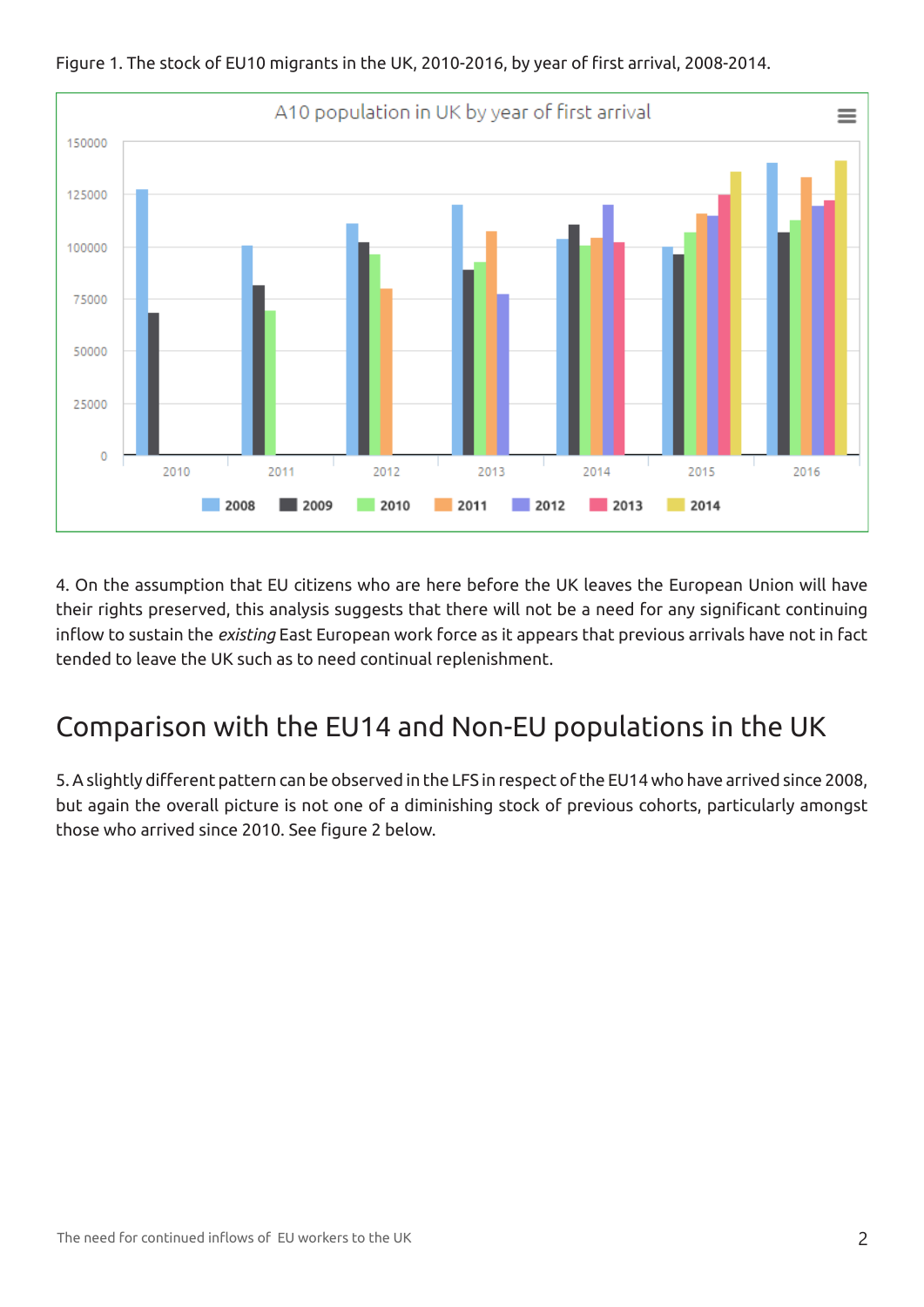

Figure 2. The stock of EU14 workers in the UK, 2010-2016, by year of first arrival, 2008-2014.

6. A different pattern is observed in respect of the non-EU population living in the UK. With the exception of those who arrived in 2014, the annual stock of those who arrived in each year of arrival has declined. This is consistent with the visa requirements imposed on non-EU migrants to the UK that impose time-limits on the stays of many of those admitted to the UK. See figure 3 below.



Figure 3. The stock of non-EU migrants in the UK, 2010-2016, by year of first arrival, 2008-2014.